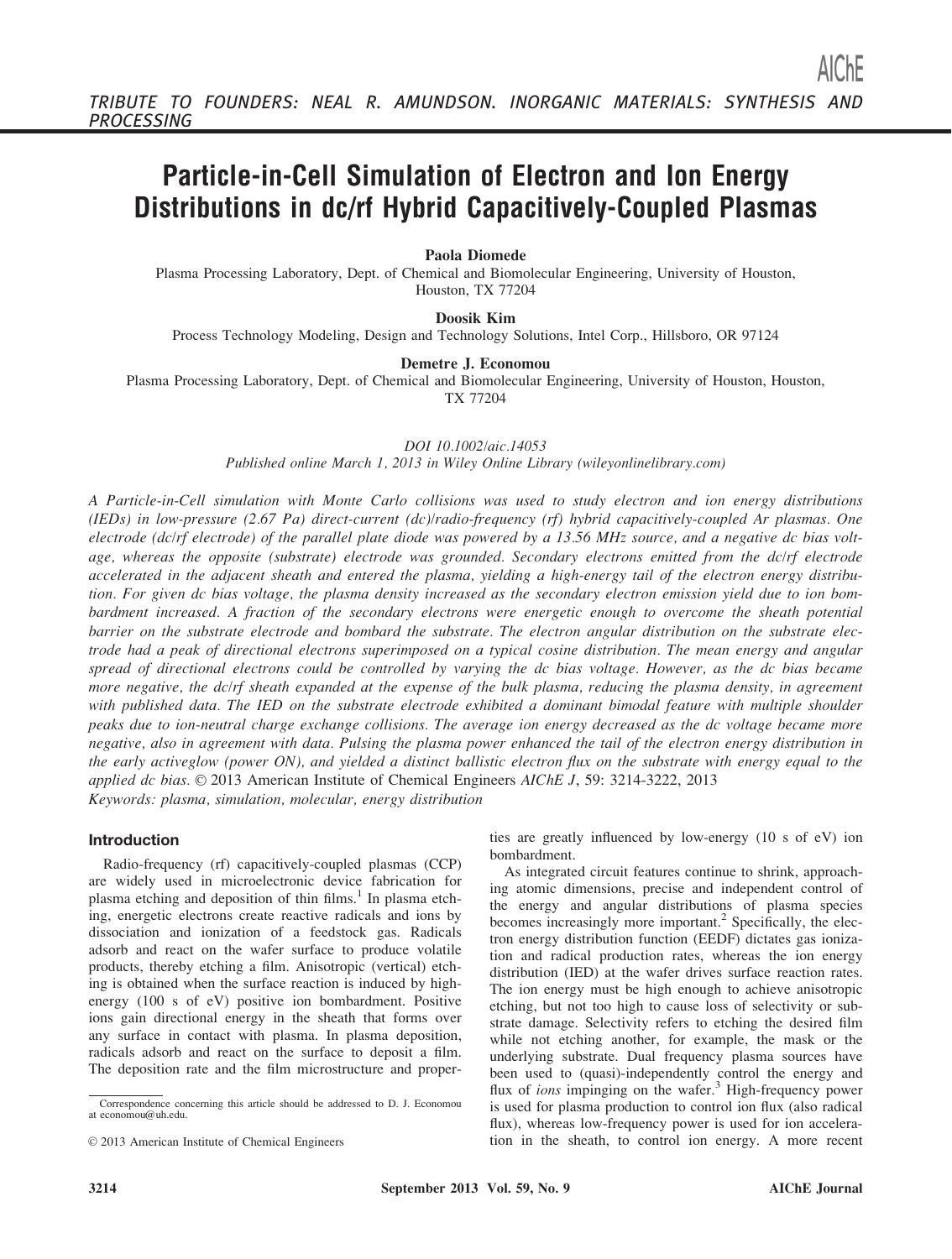development is the use of a direct-current (dc) voltage to bias one of the electrodes of an otherwise conventional parallel plate CCP, to control not only the *electron* energy distribution in the plasma, but especially the energy and angular distributions of electrons and ions bombarding a wafer on the substrate electrode.<sup> $4-11$ </sup> The first application of a dc bias to a conventional rf CCP reactor appears to have been published in 1985.<sup>4</sup>

Recent studies of this dc/rf hybrid plasma source showed that secondary electron emission from the dc electrode and subsequent acceleration of these electrons in the adjacent sheath electric field could result in a beam of ballistic electrons striking the wafer on the opposite electrode. $4-9$  The energy and directionality of the electron beam may be controlled by varying the dc bias voltage. The term "ballistic" refers to directional electrons, of relatively high-energy (100 s of eV), that can cross the interelectrode gap without collisions. The electron impact collision cross sections decrease with energy at high energies (see Ref. 1, p. 73). This fact, coupled with the low-pressure, makes the mean free path of ballistic electrons larger than the interelectrode gap. It was suggested that this energetic and directional electron beam could reduce differential charging of microfeatures on the wafer surface, ameliorating undesired etch artifacts, such as twisting or notching, in high aspect ratio  $(70:1)$  submicron diameter holes etched in dielectrics.<sup>10,12</sup> Differential charging of (insulating) features (trenches, holes) can occur because, in a conventional plasma reactor, the velocity distribution of electrons striking the wafer surface is nearly isotropic, whereas positive ions have a strongly anisotropic velocity distribution, peaked perpendicular to the wafer. Thus, positive ions can reach the bottom of the feature, charging it positively, whereas electrons dissipate near the entrance of the feature, charging it negatively. This differential charging, and the resulting electric field, divert further oncoming ions off the vertical, leading to undesirable etching artifacts. A directional flux of high-energy electrons can penetrate to the bottom of the feature, neutralizing the positive charge, thus reducing differential charging.

In this work, a Particle-in-Cell simulation coupled with Monte Carlo collisions (PIC-MCC) was used to investigate the electron energy and angular distributions, as well as the IEDs, in a dc/rf hybrid parallel-plate Ar CCP discharge. Emphasis was placed on the effect of secondary electron yield (SEY) by ion bombardment. Next, a brief description of the reactor configuration and the PIC-MCC simulation approach is followed by Results and Discussions, ending with Summary and Conclusions.

## Simulation Model

#### Plasma reactor

The dc/rf hybrid CCP reactor investigated in this study is shown schematically in Figure 1. It was a parallel-plate diode with an interelectrode gap of 0.05 m. The background Ar gas was uniform at 2.67 Pa and 500 K. The electrode at  $x = 0$  (henceforth called the "dc/rf electrode") was powered by a rf source  $[V_{\text{rf}} \sin(2\pi vt)$ , where  $v = 13.56 \text{ MHz}$ , and a negative dc bias. A substrate wafer would rest on the grounded counter-electrode (henceforth called the "substrate electrode") at  $x = 0.05$  m. Both dc and rf sources were voltagecontrolled with  $V_{\text{rf}}$  = 500 V and variable  $V_{\text{dc}}$ . The base case condition was  $V_{\text{dc}} = -200$  V. Ion impact caused emission of



Figure 1. Schematic diagram of a dc/rf hybrid capacitively-coupled plasma.

The left  $(dc/rf)$  electrode  $(x = 0)$  was powered by a 13.56 MHz voltage source  $(V_{\text{rf}} = 500 \sin(2\pi vt)$  in V,  $v = 13.56$  MHz), and a negative dc bias voltage ( $V_{\text{dc}}$ ), whereas the opposite (substrate) electrode  $(x = 0.05 \text{ m})$ was grounded. The interelectrode gap was 0.05 m. The working gas was Ar at 2.67 Pa and 500 K. Base case condition was  $V_{\text{dc}} = -200$  V. The secondary electron emission yield due to ion bombardment is designated as  $\gamma$ sec-

secondary electrons from both electrodes. The SEY was varied between 0.0 and 0.3. (SEY is the number of electrons emitted per ion striking the surface.) The SEY was taken independent of the energy of impacting ions.<sup>9</sup> Emission of secondary electrons due to electron bombardment was not included in this study.

#### PIC-MCC simulation

The plasma particle (electrons, ions, neutrals) dynamics can be described by the Boltzmann equation in the 7-D coordinate system of phase space  $(x, v)$  plus time, t.

$$
\frac{\partial f}{\partial t} + \mathbf{v} \cdot \frac{\partial f}{\partial \mathbf{x}} + \frac{\mathbf{F}}{m} \cdot \frac{\partial f}{\partial \mathbf{v}} = \left(\frac{\partial f}{\partial t}\right)_{\text{coll}} \tag{1}
$$

Here,  $x$  and  $v$  are particle (vector) location and velocity, respectively, and  $f$  is the particle distribution function. The right-hand side of Eq. 1 is the collision operator.  $\mathbf{F} = q(\mathbf{E})$  $+ v \times B$ ) is the Lorentz force acting on a particle with charge  $q$ . The Lorentz force is generally found by solving Maxwell's equations for the electric field  $E$  and the magnetic induction  $\bm{B}$ . In the present work, the problem is electrostatic, hence  $\mathbf{B} = 0$ .

The PIC-MCC simulation essentially solves the Boltzmann Eq. 1. In this work, the simulation was  $1d3v$ , that is, in one spatial dimension (perpendicular to the electrodes) but with all three velocity components of the computational particles accounted for.<sup>13-16</sup> Computational particles (superparticles) were tracked over a mesh with appropriate initial conditions. Particles moved according to Newton's equation of motion,

$$
\frac{dx}{dt} = v
$$
\n
$$
\frac{dv}{dt} = \frac{F}{m}
$$
\n(2)

At the end of the particle motion time step, Monte Carlo collisions were executed (Figure 2). The null-collision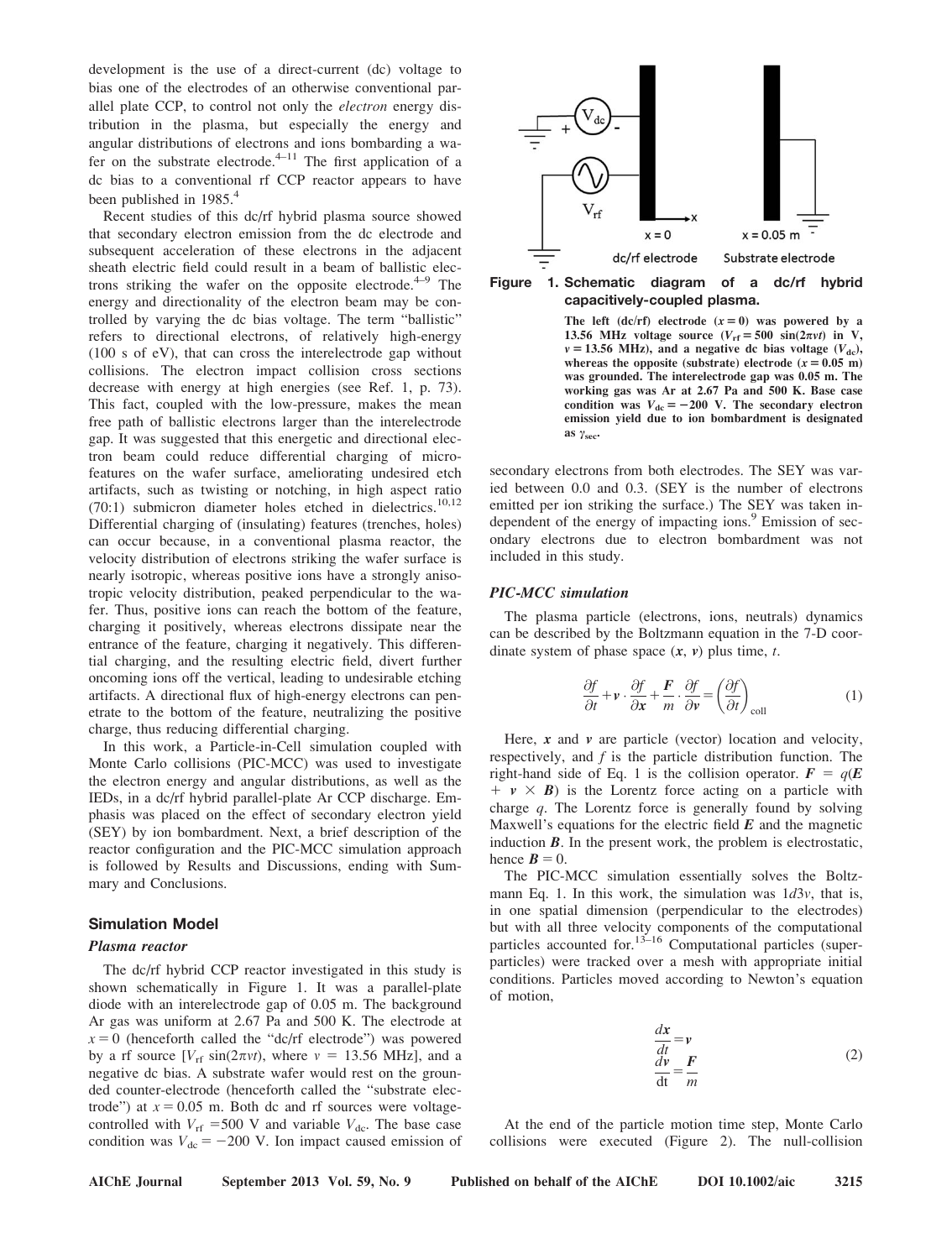

Figure 2. Flow chart of the Particle-in-Cell Monte Carlo Collisions (PIC-MCC) simulation procedure.

technique was used for computational efficiency.<sup>15</sup> Elastic, excitation, and ionization collisions of electrons with Ar gas were taken into account. Elastic scattering and charge exchange collisions of  $Ar^+$  ions with background neutrals were also included.<sup>15,17</sup> After the Monte Carlo step, the charge of each particle was distributed to the nodal points of the computational mesh using bilinear interpolation. Based on the resulting charge density, Poisson's equation was solved and the electric field was calculated at the nodal points. The electric field was then interpolated at the location of the particles using a bilinear function. The new electric field gave a new Lorentz force on the particles for the next motion time step. The cycle was repeated (Figure 2) until a periodic steady-state was reached, and the statistics were adequate to calculate the electron and ion distribution functions as well as the potential distribution.

An argon plasma containing a single ion species  $(Ar^+)$ and electrons was simulated. An explicit, time-centered leap frog method<sup>13</sup> was used for integration of Eq. 2, obeying the Courant condition,  $(v\Delta t/\Delta x) < 1$ , where v is the particle speed, and  $\Delta t$  and  $\Delta x$  are the time step and grid cell size, respectively. The simulation used 300 equally-sized cells to represent the 0.05 m-long discharge region. A total of about  $10<sup>5</sup>$  superparticles were used to minimize statistical fluctuations. Time marching continued until a periodic steady-state was achieved after  $\sim$ 1000 rf cycles. The simulation predicted the density as well as the energy and angular distributions of electrons and ions as a function of position between the plates and on the electrode surfaces. $18-20$ 

#### Results and Discussions

Figure 3 shows time-average ion (solid lines) and electron (dashed lines) density profiles for the base case condition. The SEY ( $\gamma_{\text{sec}}$ ) was varied from 0 to 0.3. The case of no dc bias (rf only) and  $SEY = 0$  is also shown. The density profiles in the bulk plasma are "diffusion like." The ion and electron density are very nearly equal in the bulk plasma (electro-neutrality) but deviate in the sheath, which contains a net positive charge. The sheath edge was defined as the point where the relative difference between ion and electron density was  $(n_i - n_e)/n_i = 0.01$ . For  $V_{dc} = 0$ , the density profile is symmetric with respect to the central plane. When a negative dc voltage is applied, the profile becomes asymmetric. For given rf and dc voltages, the plasma density increases (and the sheath becomes thinner) as the SEY increases. Similar observations were reported by other researchers.<sup>7</sup> Ion bombardment of the electrodes creates secondary electrons that accelerate in the sheath and stream back into the plasma. Despite their low density, these highly energetic secondaries can produce ionization, even at the relatively low-pressure of 2.67 Pa, leading to considerable increase (almost 2X) of plasma density, as the SEY increases from 0.0 to 0.3. For given value of SEY, the peak plasma density decreases when a dc bias is applied. This will be discussed later.

The dc bias modifies the sheath structure. As shown in Figure 3, the dc/rf sheath (adjacent the left electrode) is thicker than the rf sheath. When a negative dc bias is applied on the electrode, an electron-free dc sheath is added to the rf sheath of an otherwise symmetrical rf CCP. Due to the dc bias, the dc/rf sheath has a larger potential drop than the rf sheath on the opposite (substrate) electrode. Figure 4 shows waveforms of the two sheath potentials (the sheath potential was approximated as the bulk plasma [at  $x = 0.025$  m] potential minus the electrode potential) over two rf cycles for the base case condition, with  $SEY = 0.2$ . The maximum sheath potential is 710 V for the dc/rf sheath but only 350 V for the rf sheath. The dc/rf sheath potential is almost



Figure 3. Time-average ion (solid lines) and electron (dashed lines) density profiles for  $V_{dc}$  =  $-200$  V.

Secondary electron emission yield due to ion bombardment was varied.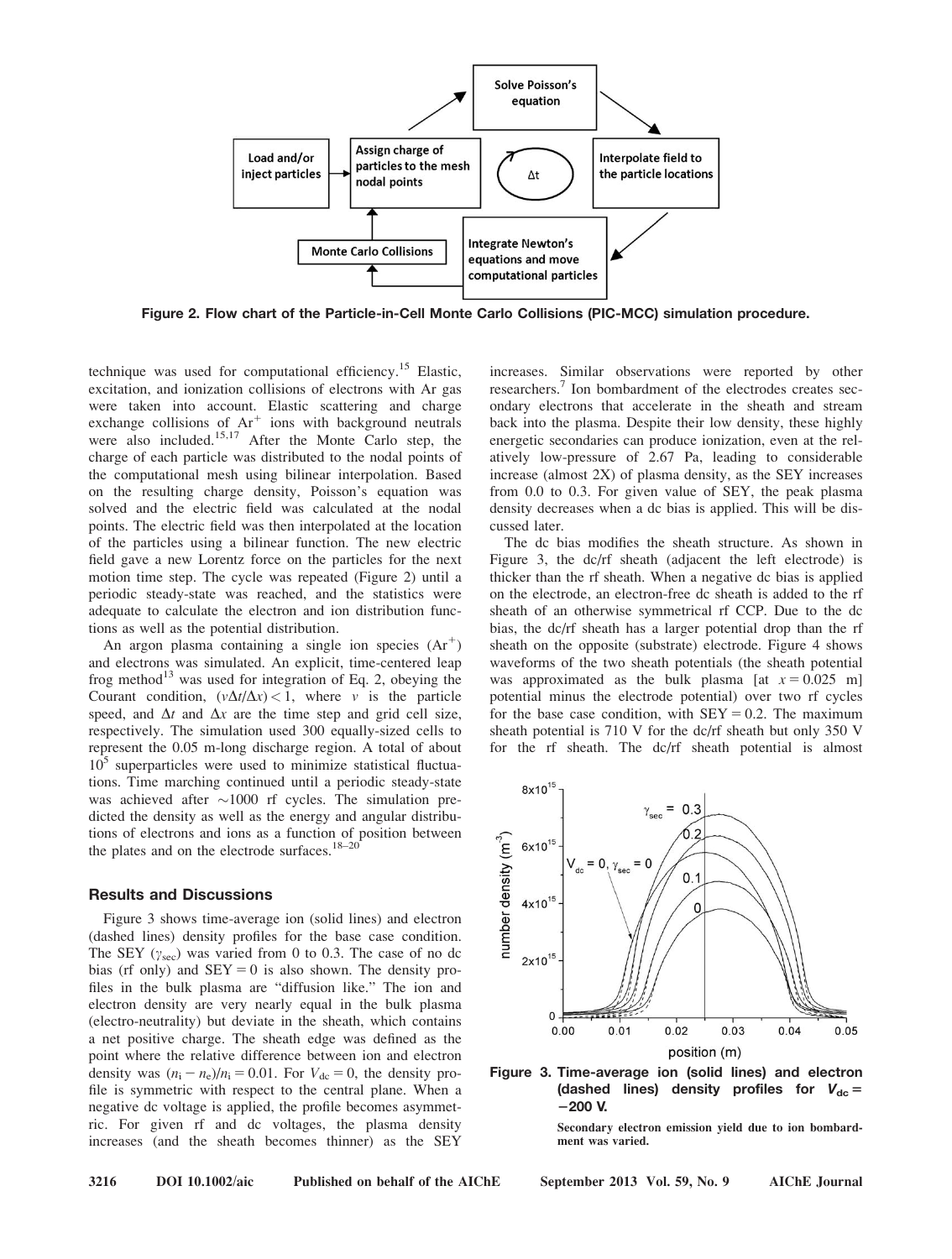

Figure 4. Waveforms of dc/rf (dashed line) and rf (solid line) sheath potentials over two rf cycles. The secondary electron emission yield was fixed at 0.2.  $V_{\text{dc}} = -200$  V.

sinusoidal but the rf sheath potential displays nonlinear flattening for a considerable fraction of the rf cycle.

In the absence of collisions with the background gas, the kinetic energy that secondary electrons gain in the sheath is equal to the sheath potential at the time the electron is produced at the wall. This is because the electron sheath transit time is much shorter than the rf period. Inelastic collisions with the background gas reduce the electron energy. However, the mean free path of electron impact ionization of Ar, by say 300 eV electrons (cross section =  $1.98 \, 10^{-20} \, \text{m}^2$ ), is about 0.05 m at 2.67 Pa and 500 K, resulting in a probability of electrons reaching the rf electrode without ionizing of 0.37. In any case, since each ionizing collision consumes only about 20  $eV$ , secondary electrons retain most of the kinetic energy gained in the sheath, populating the high-energy tail of the EEDF.

Figure 5 depicts the electron energy probability function (EEPF) at the discharge center  $(x = 0.025 \text{ m})$  as the SEY is increased under otherwise the base case condition. A Maxwellian EEPF would be a straight line on this plot. Without secondary electrons ( $SEY = 0$ ), the EEPF has a bi-Maxwellian (two distinct slopes) character. Secondary electron production boosts the high-energy tail of the distribution, more so as SEY increases. The EEPFs display two shoulder features when secondary electrons are present. These features are located at  $\sim$ 710 eV and  $\sim$ 350 eV, corresponding to the maximum potential of the dc/rf sheath and rf sheath, respectively (Figure 4). These maxima occur at  $\omega t = 3\pi/2$  for the dc/rf sheath and  $\pi/2$  for the rf sheath. The sheath potentials change relatively slowly during these phases of the rf cycle, resulting in a larger fraction of electrons possessing the respective energies, which explains the appearance of the slight peaks. Secondary electrons continue to be produced throughout the rf cycle populating the whole energy range in the tail of the EEPF. The EEPF enhancement in a range from 350 eV to 710 eV is due to secondary electron emission from the dc/rf electrode. Secondary electrons from the rf electrode boost the EEPF below 350 eV.

Unlike bulk thermal electrons, secondary electrons are highly directional since they gain their kinetic energy accelerating in a strong one-dimensional (1-D) sheath electric field. After crossing the plasma, secondaries face a potential



Figure 5. Time-average electron energy probability functions at the discharge center  $(x = 0.025$ m) for  $V_{\text{dc}} = -200$  V.

Secondary electron emission yield due to ion bombardment was varied.

barrier at the opposite electrode sheath. If the secondaries have enough energy to overcome that barrier, they will strike the electrode or a wafer resting on that electrode. Figure 6 shows the time-average angular distribution of electrons striking the substrate electrode for the base case condition. The cosine distribution is shown at the top as a reference. The simulation predicts a peak of directional electrons superimposed on an otherwise roughly cosine distribution. Ignoring collisions and sheath transit time, most of the secondary electrons produced at the dc/rf electrode have enough energy to strike the substrate electrode on a single pass (Figure 4). The peak of these "ballistic" electrons grows and tends to become sharper as the SEY increases. The angle of impact of the directional electrons is a few degrees off the normal direction.

Secondary electron emission also influences the IED, albeit not as much as the EEDF. The IED depends, among other variables, on the sheath voltage and the applied frequency. For a sinusoidal voltage and a collisionless sheath, the relevant parameter is  $\frac{\tau_i}{\tau_{rf}} = \frac{3s\omega}{2\pi} \left(\frac{M}{2eV_s}\right)^{1/2}$  the ratio of the ion transit time through the sheath,  $\tau_i$ , to the period of the applied rf,  $\tau_{\text{rf}}^{21-23}$  Here, s,  $\omega$ , M, and  $V_s$  are time-average sheath thickness, applied voltage angular frequency, ion mass, and time-average sheath voltage, respectively. When  $\tau_i/\tau_{\rm rf} \ll 1$ , ions respond to the instantaneous sheath voltage, and the IED has a large energy spread, up to the maximum sheath potential. When  $\tau_i/\tau_{\text{rf}} \gg 1$ , ions respond to an average ("damped") sheath voltage, and the energy spread of the IED becomes narrow.

Figure 7 shows time-average IEDs at the substrate electrode for different values of the SEY. The maximum ion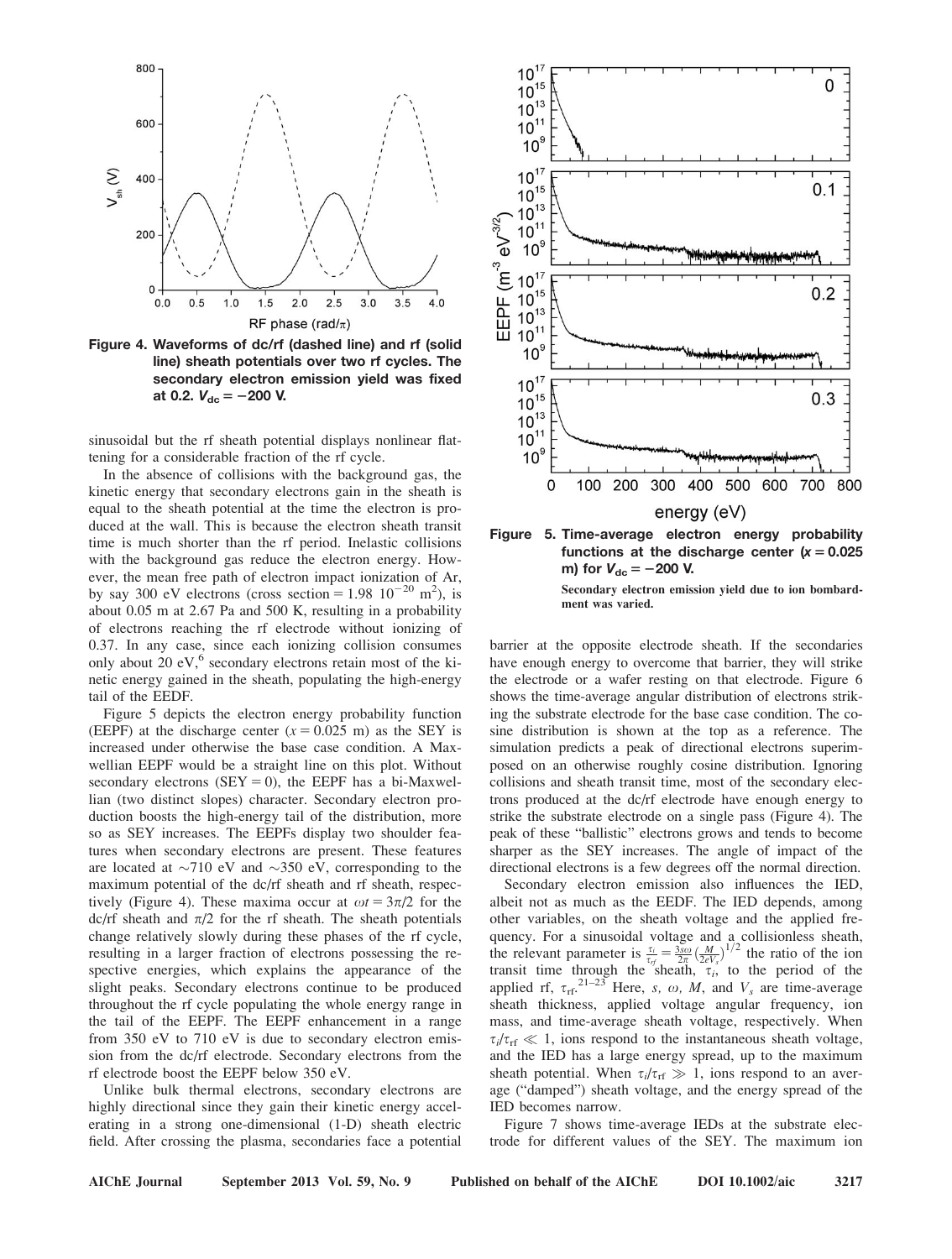

Secondary electron emission yield due to ion bombardment was varied. The cosine distribution is shown at the top as a reference.

energy is significantly lower than the peak potential of the respective sheath, indicating that ions do not respond to the rf field ( $\tau_i/\tau_{\text{rf}} > 1$ ). The multiple peaks of the IED are due to charge exchange collisions.<sup>24</sup> As the SEY increases, the number of these peaks becomes smaller, because of reduced number of collisions in the (thinner) sheath.

The dc bias is a key parameter for controlling the electron kinetic energy. The time-average kinetic energy of electrons as a function of position in the interelectrode gap is shown in Figure 8. The average energy increases drastically when a dc bias is applied. In addition, the peak of the profile shifts away from the dc biased electrode as the sheath becomes thicker. The thicker sheath, however, results in reduced bulk plasma volume. Although secondary electrons accelerated in the sheath contribute to ionization of the gas, the main source of ionization is the much more populous bulk electrons. As the sheath thickens and the bulk plasma is "squeezed out," the overall ionization volume decreases resulting in lower plasma density as the dc bias becomes more negative. This is depicted in Figure 9 that shows timeaverage electron density profiles for different values of the dc voltage for fixed  $SEY = 0.2$ . More negative dc bias makes the electron-free sheath thicker and reduces the plasma density. Similar observations were reported by Jiang et al.<sup>11</sup> A decrease in the plasma density with the increase of the absolute value of the dc voltage is in agreement with experimental measurements of Zeuner et al. $^{25}$ 

Figure 10 depicts the EEPF at the discharge center  $(x = 0.025 \text{ m})$  for SEY = 0.2 and varying  $V_{\text{dc}}$ . The tail of the



Secondary electron emission yield due to ion bombardment was varied.

EEPF extends  $\sim$ 20 eV beyond  $V_{\text{rf}}$  + |V<sub>dc</sub>|, that is, the summation of the amplitude of the rf voltage and the absolute value of the dc voltage.<sup>10,18</sup>

Figure 11 shows the time-average angular distribution of electrons striking the substrate electrode for  $V_{\text{rf}} = 500 \text{ V}$ ,  $SEY = 0.2$  and varying  $V_{dc}$ . Similar to Figure 6, a peak of directional electrons is superimposed on an otherwise roughly cosine distribution. The peak of "ballistic" electrons (at low incidence angles) appears even for  $V_{dc} = 0$ , since secondary electrons can still accelerate in a purely rf sheath.



Figure 8. Time-average kinetic energy of electrons for SEY = 0.2.  $V_{dc}$  was varied from 0 to -500 V.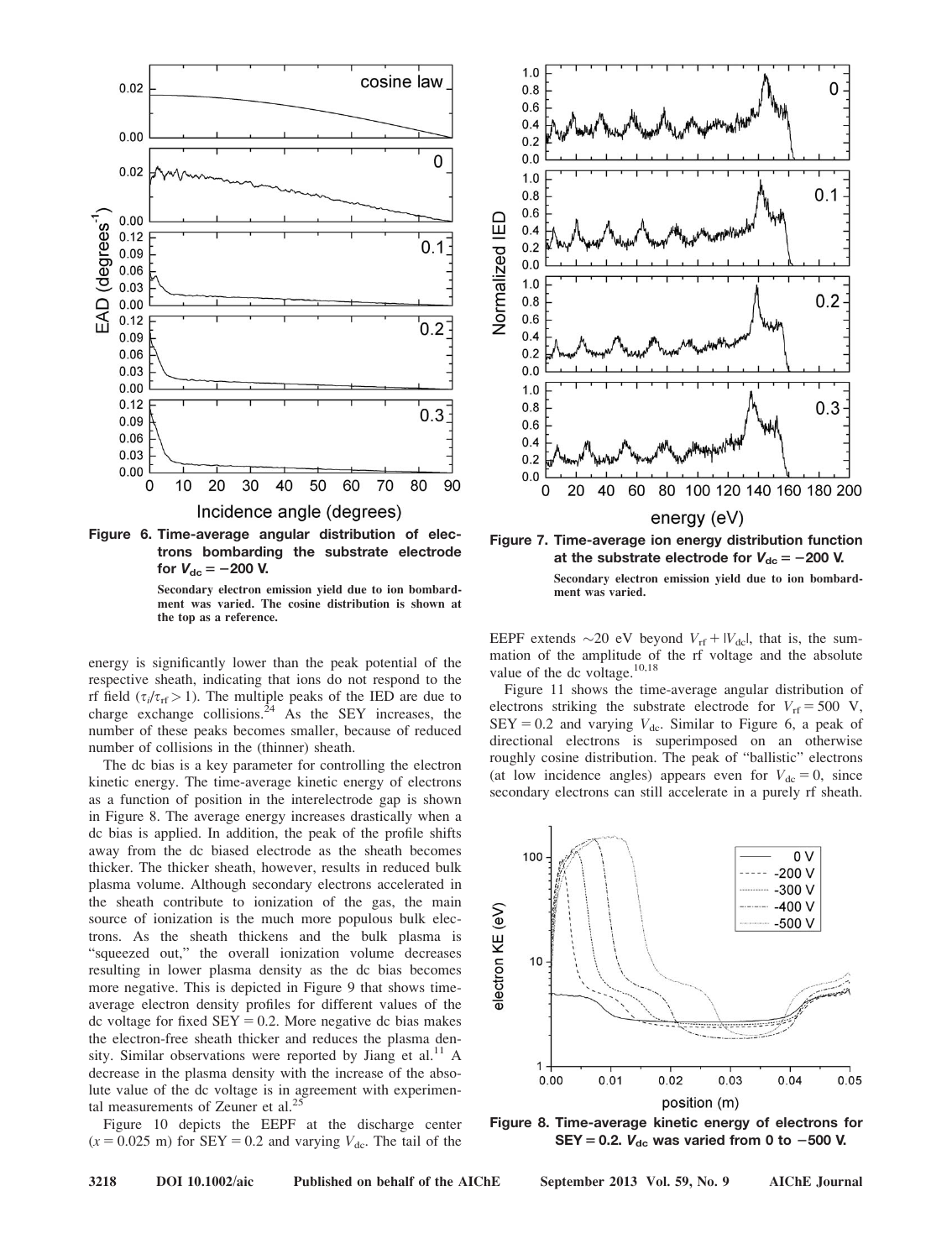

Figure 9. Time-average ion (solid lines) and electron (dashed lines) density profiles for the conditions of Figure 8.

The peak height does not change significantly with  $V_{dc}$ . The ion density as well as the ion flux at the dc/rf electrode both decrease with more negative  $V_{dc}$  (Figure 9). This results in lower secondary electron flux leaving the dc/rf electrode. However, the sheath potential over the substrate electrode decreases with more negative  $V_{dc}$  (see below), allowing a larger fraction of the secondaries to reach that electrode, thus counterbalancing the lower secondary electron flux. The full width at half maximum of the peak appears to be reduced (sharper peak), as the dc bias becomes more nega-



Figure 10. Time-average electron energy probability function (EEPF) at the discharge center  $(x = 0.025$  m).

 $V_{\text{dc}}$  was varied from 0 to -500 V.



at the substrate electrode for the conditions of Figure 8.

tive. This is because a more negative dc bias generates more directional electrons with higher energy. The collision cross section decreases at high energies, whereas the probability of forward scattering increases, resulting in more directional electron beam.

The dc bias has substantial influence on the IED as well (Figure 12). Both the average energy and the energy spread of the ions bombarding the substrate electrode are reduced as the dc bias becomes more negative. The electron particle current to the rf electrode increases, as the applied dc bias becomes more negative. This is because the dc bias expels electrons from the dc/rf electrode sheath and, to maintain charge neutrality in the plasma, these electrons have to escape through the substrate electrode. The potential of the substrate sheath decreases to allow these excess electrons to escape, with a concomitant decrease of the ion bombardment energy on the substrate electrode. The corresponding increase of the sheath width leads to an increase of the low energy secondary peaks, due to ions created by charge exchange collisions. A decrease in the maximum ion energy with the absolute value of the dc voltage was also observed experimentally.<sup>25</sup>

Pulsed plasma operation was also studied. The rf voltage driving the discharge was square-wave modulated with a frequency of 10 KHz and a duty ratio of 20%, that is., the voltage was turned ON at  $t = 0$  and OFF at  $t = 20$  µs, during each 100 us period of pulsing. This resulted in roughly 20  $\mu$ s of plasma-ON (active glow) and  $\sim$ 80  $\mu$ s of plasma-OFF (afterglow) per cycle. A dc bias of  $-200$  V was applied continuously on the powered electrode, and the SEY was set  $= 0.2$ . The simulation ran for 12 pulsed plasma cycles to achieve a periodic steady-state. Modulation of the discharge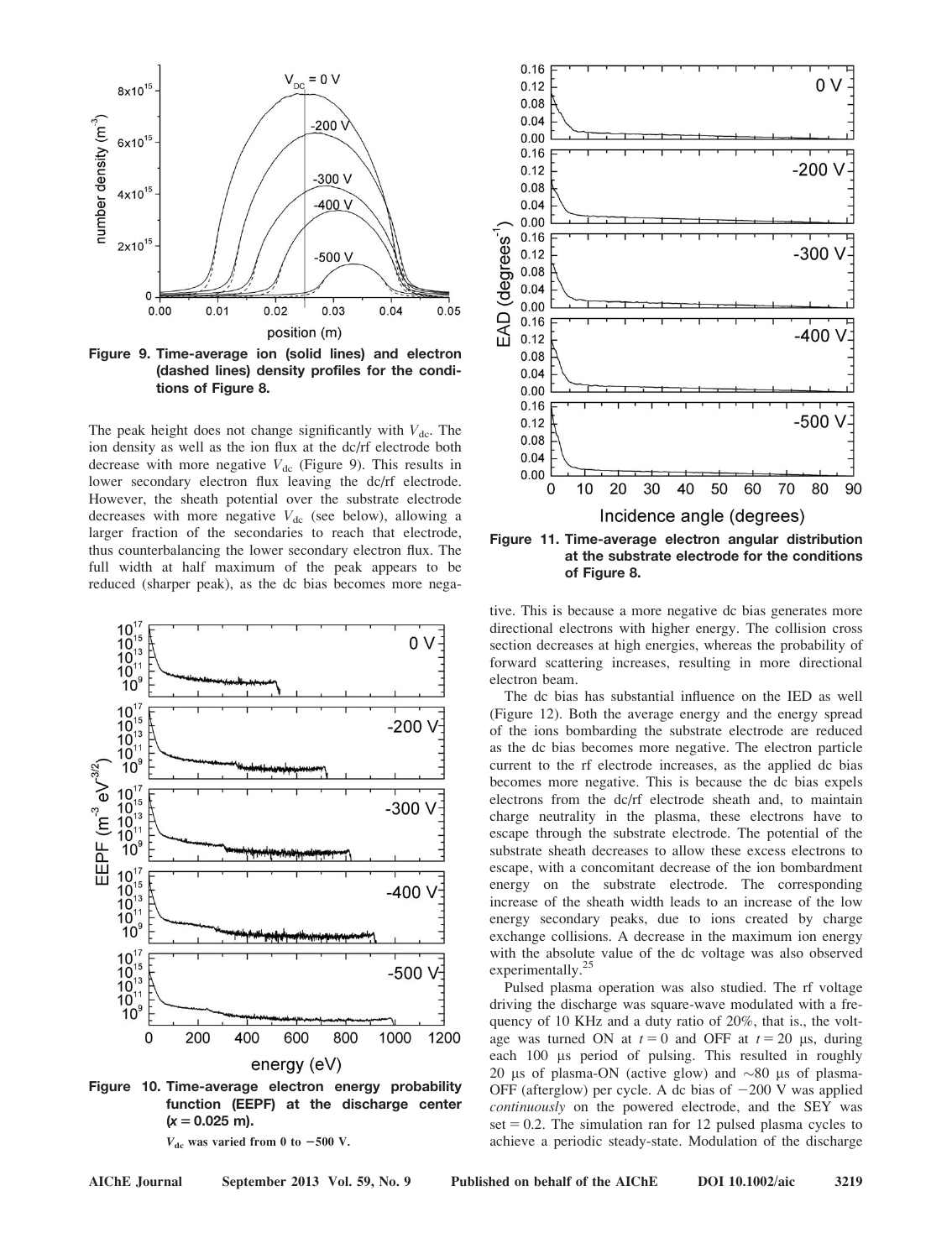

substrate electrode for the conditions of Figure 8.

has a direct effect on the EEPF. The EEPF at the central plane of the discharge  $(x = 0.025 \text{ m})$  as a function of time during a pulse is shown in Figure 13. Upon discharge turn ON, the tail of the EEPF extends to higher energies compared to the EEPF of a cw plasma, under otherwise identical conditions. This is due to stronger heating of the electron cloud by the oscillating sheath. Correspondingly, the number of low-energy electrons decreases. Therefore, pulsing of the plasma power provides additional "knobs" to control the EEPF, and in turn the plasma chemistry. In fact, the effect of plasma pulsing would have been more dramatic, should the voltage during plasma ON were adjusted upwards, to deposit the same amount of time-average power in the pulsed plasma, as in the cw plasma. Figure 13 shows that the EEPF cools down rapidly after plasma turn OFF at  $t = 20$  µs. It turned out that, at a given spatial location, the tail of the EEPF was enhanced more for lower pulse repetition frequencies and/or shorter duty cycles.

The energy distribution of electrons bombarding the substrate electrode is shown in Figure 14. The time-average electron energy distribution (EED) of the pulsed plasma is compared to that of a cw plasma, under otherwise the same conditions. The EEDs are similar except that the pulsed plasma EED has a distinct peak at 200 V. This corresponds to the  $-200$  dc bias applied on the powered electrode. When rf power to the plasma is turned off (in the afterglow), the rf electric fields disintegrate within several µs. However, the dc voltage is still on, accelerating electrons in the dc sheath. In the absence of gas-phase collisions, these electrons reach the substrate electrode with their full energy, since there is essentially no sheath over the substrate electrode to affect





The rf voltage ( $V_{\text{rf}} = 500 \sin(2\pi vt)$ ) was pulsed at a frequency of 10 kHz (pulse period =  $100 \mu s$ ), with a duty cycle of 20%. The plasma was turned ON at  $t = 0$  us and OFF at  $t = 20$  µs until  $t = 100$  µs. SEY=0.2 and  $V_{\text{dc}} = -200$  V. The EEPF for the corresponding continuous wave plasma is also shown.



Figure 14. Top: Time-average electron energy distribution (EED) at the substrate for the pulsed plasma conditions of Figure 13.

Bottom: Corresponding EED for continuous wave plasma.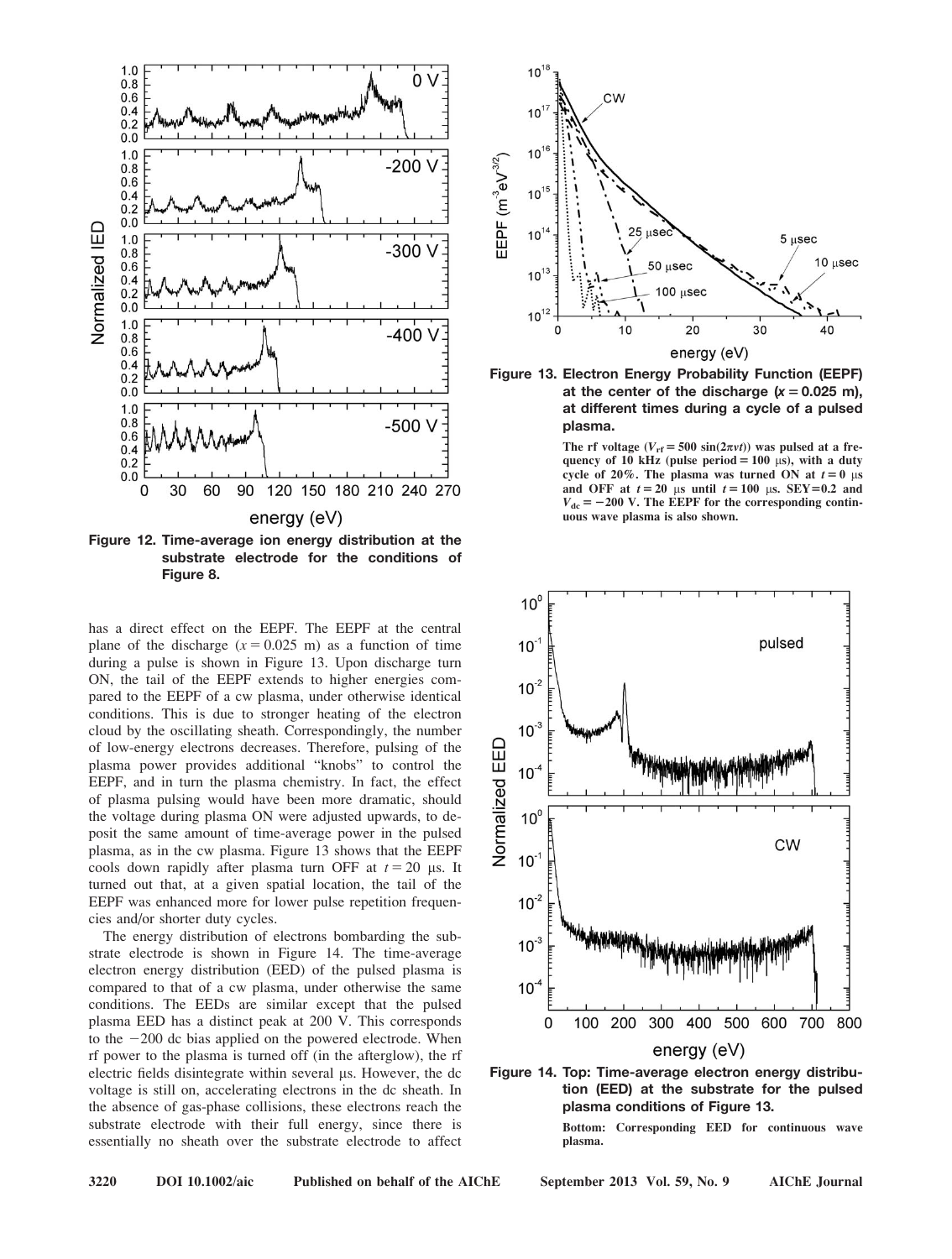

Figure 15. Top: Time-average ion energy distribution (IED) at the substrate for the pulsed plasma conditions of Figure 13.

Bottom: Corresponding IED for continuous wave plasma.

their motion. The time-average IED on the substrate electrode of a pulsed plasma is compared to that of a cw plasma in Figure 15. The IEDs are similar except for a very lowenergy peak in the case of pulsed plasma. This peak corresponds to the ions striking the substrate during the rf power OFF phase of the cycle. As mentioned above, the sheath voltage disintegrates during the afterglow, giving rise to a flux of very low-energy ions. The high-energy feature of the IED is smeared out in the case of pulsed plasma because, during the afterglow, ions respond to an average sheath voltage.

## Summary and Conclusions

A PIC-MCC simulation was used to investigate the effect of an externally applied negative dc bias on the electron and ion energy distributions (IEDs) in a low-pressure dc/rf hybrid capacitively-coupled Ar discharge. A directional energetic electron beam could result by secondary electrons emitted from the electrode biased with a high negative dc voltage. Secondary electrons were accelerated by the 1-D sheath electric field back into the plasma. Due to their long mean-freepath under the prevailing low-pressure, these "ballistic" electrons retained most of the kinetic energy gained in the sheath and were able to overcome the sheath potential barrier on the opposite (substrate) electrode holding the wafer. The angular spread of the ballistic electrons was only a few degrees off the normal to the wafer surface. It is believed that directional electrons can ameliorate differential charging of high aspect ratio features, thereby alleviating etch artifacts

such as twisting and notching. Application of a more negative dc bias increased the mean energy and decreased the angular spread of the ballistic electron beam. However, as the dc bias became more negative, the plasma density decreased due to a reduction in bulk plasma volume.

Plasma pulsing provided another way of controlling the EEPF. When the plasma power was pulsed ON and OFF, while applying a dc bias continuously, the tail of the EEPF extended to higher energies during the early active glow (shortly after plasma turn-ON). This effect was exacerbated near the sheath edge, where stochastic heating of electrons by the oscillating sheath was more prevalent. The corresponding time-average EED on the substrate surface had a distinct peak at an energy equivalent to the applied dc voltage. The time-average IED on the substrate was similar to that of the cw plasma, except for the presence of a prominent extra peak at very low ion energies  $(<10 eV)$ . This peak was due to ions bombarding the substrate in the afterglow (when plasma power was OFF).

Depending on the system configuration, the application of a dc bias may lead to increased electron density. This can happen under conditions such as when: (a) values of NL ( $N =$  neutral gas density,  $L =$  interelectrode spacing) result in bounce resonance heating, whereby electrons accelerated by the sheath on one electrode, spend about half of the rf cycle traversing the plasma, only to capture the expansion of the sheath on the opposite electrode, and thus are heated efficiently, (b) the secondary electron beam intensity is of sufficient magnitude that twostream instability results in excitation of electrostatic waves and ultimately in electron heating by Landau damping,  $5.26$  and/ or (c) secondary electron emission by electron bombardment of the electrodes is important, depending on the electrode material and the impacting electron energy.

## Acknowledgments

P.D. and D.J.E. acknowledge financial support by the Department of Energy, Office of Fusion Energy Science, contract DE-SC0001939, and the National Science Foundation grants CMMI 1030620 and CBET 0903426. D.K. would like to thank Design and Technology Solutions of Intel Corporation for support of this publication.

## Notation

- $B =$  magnetic induction  $E =$  electric field
- $f =$  distribution function
- $F =$  force on particle
- $m =$  electron mass
- $M =$ ion mass
- $n_e$  = electron density
- $n_i$  = ion density
- $q$  = charge on particle
- $s =$  time-average sheath thickness
- $t =$  time
- $V_{\text{dc}}$  = applied dc bias voltage
- $V_{\text{rf}}$  = peak voltage of applied rf power
- $V<sub>s</sub>$  = time-average sheath voltage
- $v =$  particle velocity
- $x =$ spatial coordinate

#### Greek letters

- $\tau_i$  = ion transit time through the sheath
- $\tau_{\text{rf}}$  = period of plasma excitation rf signal
- $v =$  plasma excitation frequency
- $\omega = 2\pi v =$  plasma excitation angular frequency

AIChE Journal September 2013 Vol. 59, No. 9 Published on behalf of the AIChE DOI 10.1002/aic 3221